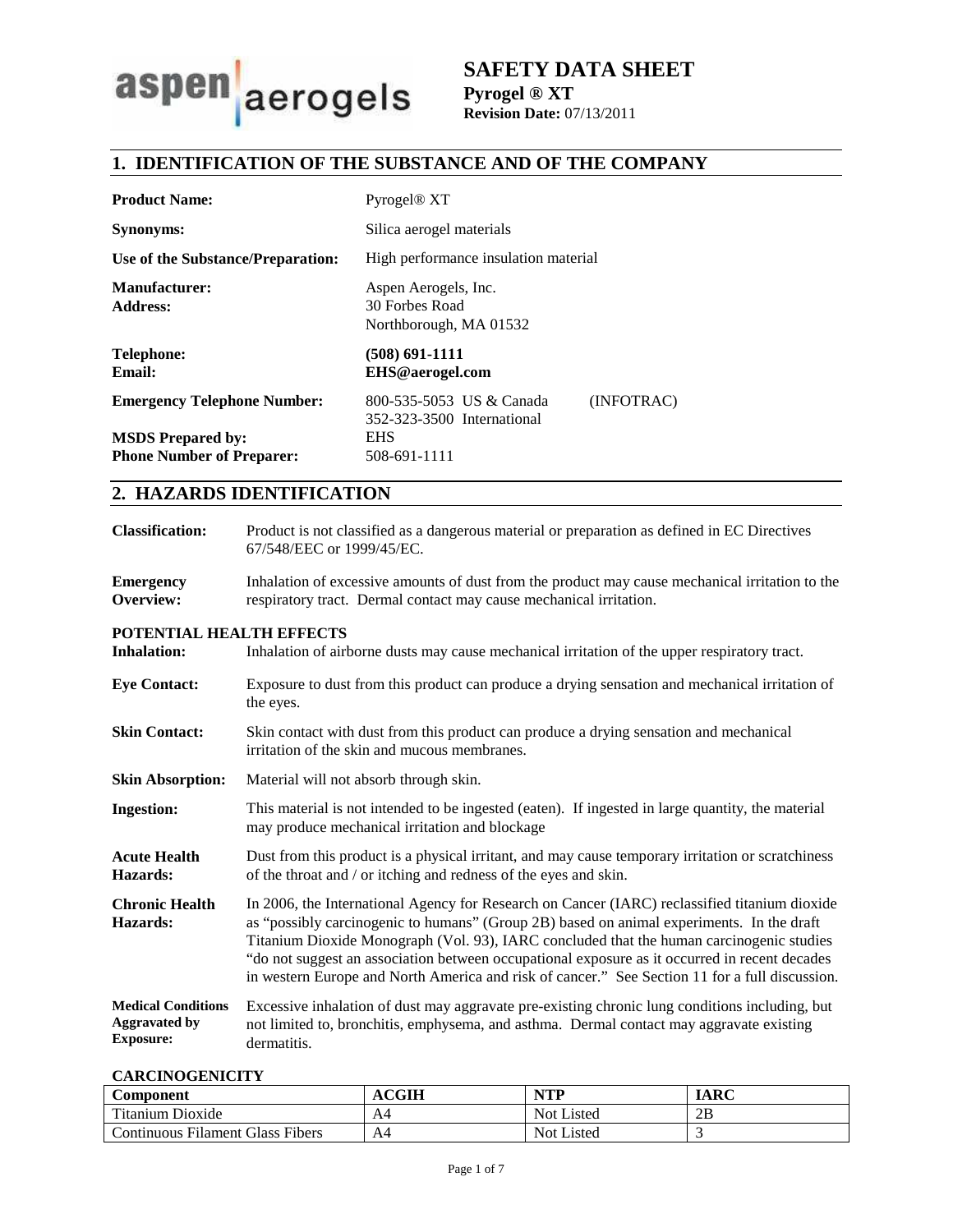# aerogels aspen

# **SAFETY DATA SHEET**

**Pyrogel ® XT** 

**Revision Date:** 07/13/2011

| rihvdrate                                     | isted            | $\sim$      | None |
|-----------------------------------------------|------------------|-------------|------|
| ۱11m                                          | - Not            | _ısted      |      |
| $\sim \cdot \cdot \cdot$<br>Silica<br>. •ОЦ., | N<br><b>TITT</b> | _ısted<br>- | None |

**SECTION 2 NOTES:** This product is composed of synthetic amorphous silica dioxide. Amorphous silica should not to be confused with crystalline silica. Epidemiological studies indicate low potential for adverse health effects from exposure to synthetic amorphous silica.

# **3. COMPOSITION/INFORMATION ON INGREDIENTS**

| Ingredient                    | <b>CAS Number</b> | Percent   | <b>EINECS Number</b> | <b>EU Classification</b> |
|-------------------------------|-------------------|-----------|----------------------|--------------------------|
| Methylsilylated Silica        | 68909-20-6        | $40-50$   | 272-697-1            | None                     |
| Fibrous glass (textile grade) | NA                | $40 - 50$ | Not Assigned         | None                     |
| Titanium Dioxide              | 1317-80-2         | $1-5$     | 236-675-5            | None                     |
| Aluminum Trihydrate           | 21645-51-2        | $1 - 5$   | 244-492-7            | None                     |

### **4. FIRST AID MEASURES**

| <b>Eve Contact:</b>  | Immediately wash with large amounts of water for at least 15 minutes, occasionally lifting lids.<br>If irritation occurs and persists, get medical treatment.                                                                         |
|----------------------|---------------------------------------------------------------------------------------------------------------------------------------------------------------------------------------------------------------------------------------|
| <b>Skin Contact:</b> | Wash skin thoroughly with soap and water until clean. The soap will act as a surfactant to<br>remove the material. Remove contaminated clothing and shoes. Wash clothing before reuse.<br>Obtain medical attention if symptoms occur. |
| <b>Ingestion:</b>    | Material will pass through the body normally. Obtain medical attention if symptoms occur.                                                                                                                                             |
| Inhalation:          | Remove to fresh air. Drink water to clear throat and blow noise to remove dust. Obtain<br>medical attention if ill effects persist.                                                                                                   |

# **5. FIRE-FIGHTING MEASURES**

### **5.1 FLAMMABILITY PROPERTIES**

| Flammable                                        | N <sub>o</sub> |
|--------------------------------------------------|----------------|
| Auto ignition Temperature                        | Not Applicable |
| <b>Flash Point</b>                               | Not Applicable |
| Flammability Limits: (Lower Explosive Limit)     | Not Applicable |
| Flammability Limits: (Upper Explosive Limit)     | Not Applicable |
| Explosion Data – Sensitivity to impact           | Not sensitive  |
| Explosion Data – Sensitivity to static discharge | Not sensitive  |

### **5.2 EXTINGUISHING MEDIA:**

Use media suitable for surrounding fire and that are appropriate to the surrounding environment; normal fog nozzle water application and/or exclusion of air is typically suitable for extinguishing this product in blanket form.

### **5.3 PROTECTION FOR FIRE FIGHTERS**

| <b>Special Fire Fighting Procedures:</b> | Normal fire fighting procedures should be followed to avoid inhalation of smoke<br>and gases produced by a fire. |
|------------------------------------------|------------------------------------------------------------------------------------------------------------------|
| <b>Unusual Fire and Explosion</b>        | Product is a super-insulation material. Rolls of material can retain heat within                                 |
| Hazards:                                 | internal layers and re-ignite combustible materials if heat is not removed.                                      |
| <b>Hazardous Decomposition and/or</b>    | Primary combustion products are carbon monoxide and carbon dioxide. Other                                        |
| <b>Combustion Products:</b>              | undetermined products could be released in small quantities.                                                     |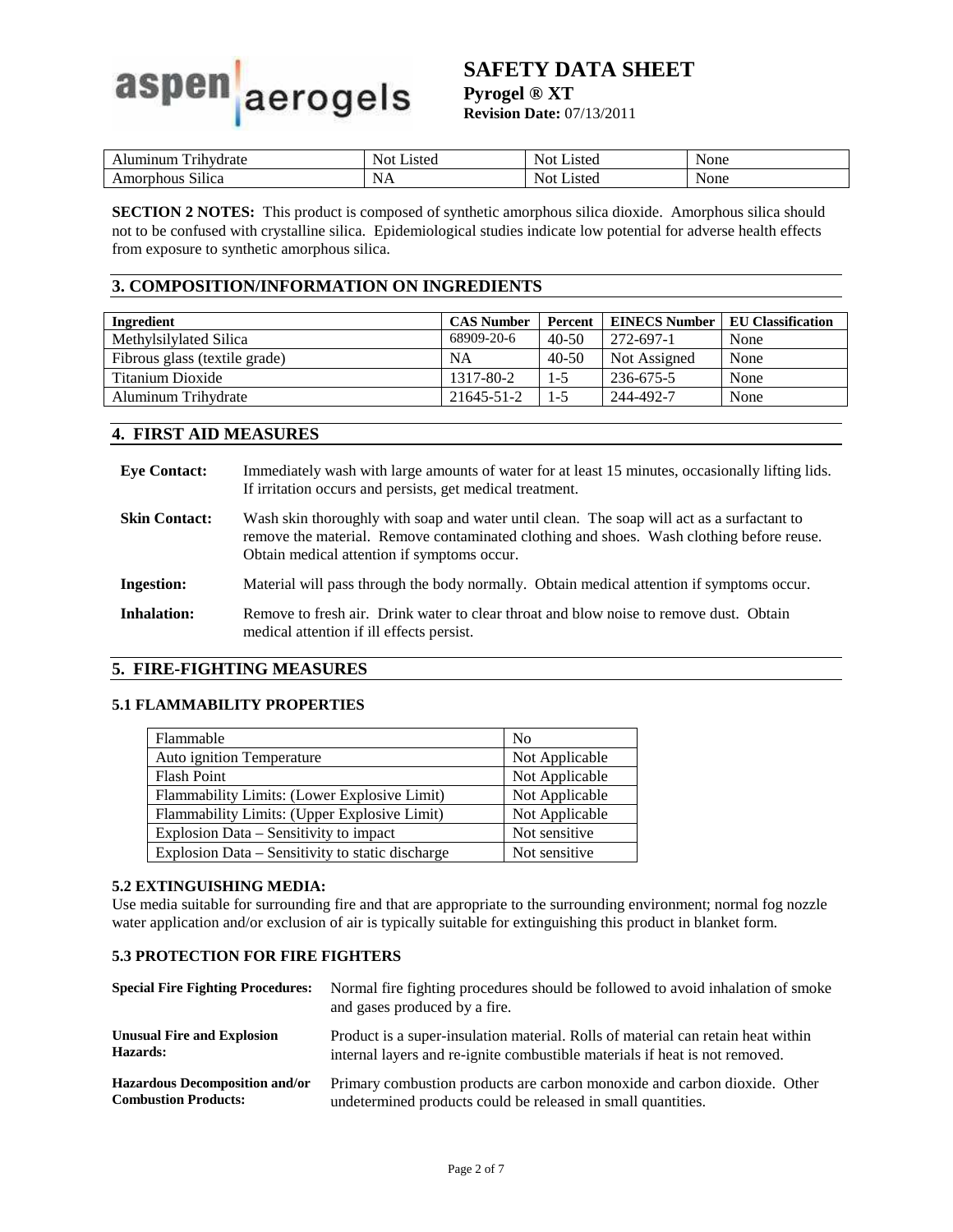aspen aerogels

**SAFETY DATA SHEET Pyrogel ® XT Revision Date:** 07/13/2011

# **6. ACCIDENTAL RELEASE MEASURES**

| <b>Personal Precautions:</b>      | Minimize dust generation. Ensure adequate ventilation. Use personal protective<br>equipment as necessary.           |
|-----------------------------------|---------------------------------------------------------------------------------------------------------------------|
| <b>Environmental Precautions:</b> | Material is not soluble. Do not flush into surface water or sanitary sewer system.                                  |
| <b>Methods for Cleaning Up:</b>   | Contain and collect released material for proper disposal. Dry vacuuming is the<br>preferred method of cleaning up. |

# **7. HANDLING AND STORAGE**

- **Handling** Aerogel blankets will generate dust when handled. Workplace exposure to all dusts should be controlled with standard industrial hygiene practices. Dry vacuuming is the preferred method for cleaning up dust. Because aerogel dust is hydrophobic, water is not effective as a dust control agent.
- **Storage** Aerogel blankets should be kept in their packaging until they are ready to be used. Unpack the material in the work area. This will help to minimize the area where dust exposure may occur. Trimmed material and scrap should be promptly packed in disposal bags.

### **8. EXPOSURE CONTROLS/PERSONAL PROTECTION**

#### **8.1 Exposure Limit Values**

There are no exposure limits identified for the main product component, classified as synthetic amorphous silica.

| <b>CAS Number</b> | <b>Component Name</b> | <b>Exposure Limits</b>           |                                                 |
|-------------------|-----------------------|----------------------------------|-------------------------------------------------|
| 7631-86-9         | Silica, Amorphous     | Germany TRGS 900                 | $4 \text{ mg/m}^3$ (inhalable fraction)         |
|                   |                       | <b>UK WEL</b>                    | 6 mg/m <sup>3</sup> (total inhalable fraction)  |
|                   |                       |                                  | 2.4 mg/m <sup>3</sup> (respirable fraction)     |
|                   |                       | US OSHA PEL (TWA) <sup>a</sup> : | $15 \text{ mg/m}^3$ (total dust)                |
|                   |                       |                                  | 5 mg/m <sup>3</sup> (respirable fraction)       |
|                   |                       | US ACGIH <sup>b</sup>            | $10 \text{ mg/m}^3$ (inhalable)                 |
|                   |                       |                                  | $3$ mg/m <sup>3</sup> (respirable)              |
| 1317-80-2         | Titanium Dioxide      | Germany TRGS 900                 | $1.5 \text{ mg/m}^3$ (respirable dust)          |
|                   |                       | UK WEL                           | 10 mg/m <sup>3</sup> (total inhalable fraction) |
|                   |                       |                                  | $4 \text{ mg/m}^3$ (respirable fraction)        |
|                   |                       | US OSHA PEL (TWA):               | $10 \text{ mg/m}^3$ (total dust)                |
|                   |                       |                                  | 5 mg/m <sup>3</sup> (respirable fraction)       |
|                   |                       | <b>US ACGIH:</b>                 | $10 \text{ mg/m}^3$ (total dust)                |
| 21645-51-2        | Aluminum Trihydrate   | US OSHA PEL (TWA) <sup>a</sup> : | 15 mg/m <sup>3</sup> (total dust)               |
|                   |                       |                                  | 5 mg/m <sup>3</sup> (respirable fraction)       |
|                   |                       | US ACGIH <sup>b</sup>            | $10 \text{ mg/m}^3$ (inhalable)                 |
|                   |                       |                                  | $3$ mg/m <sup>3</sup> (respirable)              |
| NA.               | Continuous filament   | <b>US ACGIH</b>                  | $1.0$ fibers/cc <sup>c</sup>                    |
|                   | glass fibers          |                                  | $5 \text{ mg/m}^3$ (inhalable)                  |
|                   |                       | <b>US OSHA</b>                   | $10 \text{ mg/m}^3$ (total dust)                |
|                   |                       |                                  | 5 mg/m <sup>3</sup> (respirable fraction)       |

<sup>a</sup> The US OSHA standard for amorphous silica is:  $(80 \text{ mg/m}^3)/(96 \text{SiO2})$ . The NIOSH Sampling Method 7501 for Amorphous Silica calculates the %SiO2 based on the percentage of crystalline silica in the sample. Because the percentage of crystalline silica in aerogel is 0%, the particulate limit applies. b US ACGIH based on Particles Not Otherwise Specified (PNOS)

<sup>c</sup> Respirable fibers: length >5 µm; aspect ratio  $\geq$ 3:1, as determined by the membrane filter method at 400–450X magnification (4-mm objective), using phase-contrast illumination. US NIOSH considers fibers as: length >5 µm, width <3 µm diameter and length:width ratios ≥3.

### **8.2 Exposure Control**

**Ventilation:** Local exhaust in accordance with general industrial hygiene practices is recommended to control dust.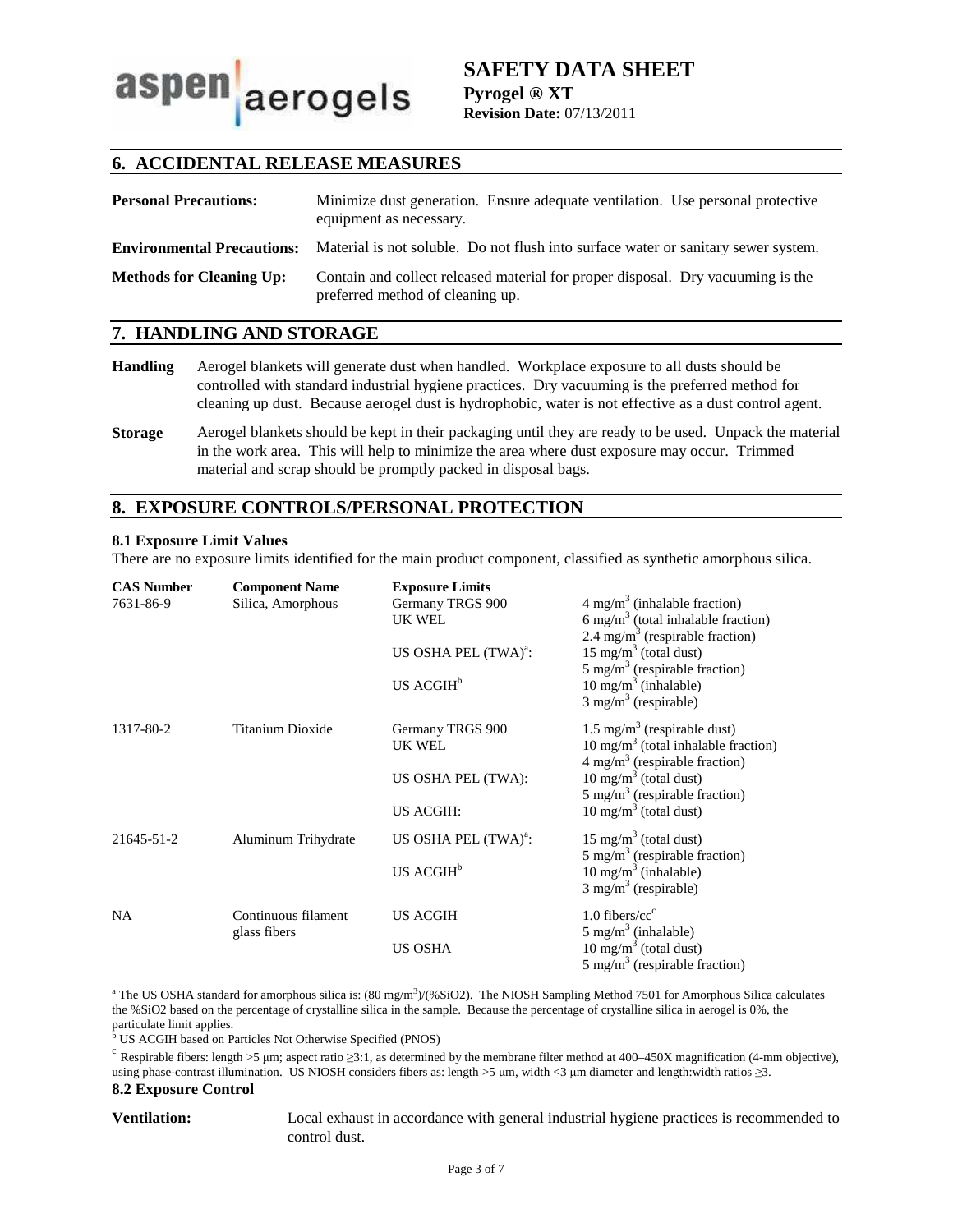

# **SAFETY DATA SHEET Pyrogel ® XT**

**Revision Date:** 07/13/2011

| <b>Respiratory Protection:</b>           | A properly fitted, NIOSH or CE approved respirator should be worn when ventilation is<br>unavailable or inadequate to maintain airborne concentrations below applicable<br>occupational exposure limits. A respiratory protection program that meets applicable<br>local regulations should be implemented whenever workplace conditions warrant use of<br>a respirator. |
|------------------------------------------|--------------------------------------------------------------------------------------------------------------------------------------------------------------------------------------------------------------------------------------------------------------------------------------------------------------------------------------------------------------------------|
| <b>Hand Protection</b>                   | Silica aerogels are hydrophobic (repel water) and may cause drying and irritation of the<br>skin, eyes, and mucous membranes. For this reason, nitrile, latex, or other impermeable<br>gloves should be worn when handling aerogel blankets.                                                                                                                             |
| <b>Eye Protection:</b>                   | Safety glasses. Chemical goggles could be worn to provide greater protection from dust.                                                                                                                                                                                                                                                                                  |
| <b>Skin Protection:</b>                  | Long-sleeved, long-legged work clothes are also advised. Disposable coveralls should<br>be considered to minimize skin exposure and track out of aerogel dusts into adjacent<br>areas.                                                                                                                                                                                   |
| <b>Work Hygienic</b><br><b>Practices</b> | Keep materials packaged until just prior to use. Die cut in preference to rotary or other<br>cutting methods. Dry vacuum with proper filtration preferred to sweeping. Wash<br>thoroughly after using the product. Wash clothing if dust conditions present. Wash<br>hands before eating or drinking.                                                                    |

# **9. PHYSICAL AND CHEMICAL PROPERTIES**

| <b>Physical State:</b>            | Opaque yellow fabric blanket; material is hydrophobic (repels water)                         |
|-----------------------------------|----------------------------------------------------------------------------------------------|
| Odor:                             | No characteristic odor. Under certain conditions, such as high storage temperatures, product |
|                                   | may have faint ammonia-like odor.                                                            |
| <b>Odor Threshold</b>             | Reported ammonia threshold vary widely: 0.6 to 53 ppm                                        |
| pH:                               | Not applicable.                                                                              |
| <b>Specific Gravity:</b>          | Not applicable                                                                               |
| <b>Boling Point/Range:</b>        | Not applicable.                                                                              |
| <b>Freezing Point</b>             | Not applicable                                                                               |
| <b>Flash Point:</b>               | Not applicable.                                                                              |
| <b>Flammability</b> (solid, gas): | Not applicable.                                                                              |
| <b>Explosive Properties:</b>      | Not applicable.                                                                              |
| <b>Oxidizing Properties:</b>      | Not applicable.                                                                              |
| <b>Vapor Pressure:</b>            | Not applicable.                                                                              |
| Vapor Density (air $= 1$ )        | Not applicable                                                                               |
| Solubility:                       | Insoluble.                                                                                   |
| Viscosity:                        | Not applicable.                                                                              |
| <b>Evaporation Rate:</b>          | Not applicable                                                                               |
| <b>Coeffiient of water/oil</b>    | Not applicable                                                                               |
| distribution                      |                                                                                              |

# **10. STABILITY AND REACTIVITY**

| <b>Chemical Stability:</b>                        | <b>Stable</b>                                                                                                                                                                                                                                              |
|---------------------------------------------------|------------------------------------------------------------------------------------------------------------------------------------------------------------------------------------------------------------------------------------------------------------|
| <b>Conditions to Avoid:</b>                       | Prolonged exposure to temperatures above the recommended use temperature as noted<br>in technical data sheet. Avoid conditions that produce large quantities of dust dispersed<br>in air.                                                                  |
| <b>Materials to Avoid:</b>                        | Avoid strong acids and bases.                                                                                                                                                                                                                              |
| <b>Hazardous</b><br><b>Decomposition Products</b> | Under recommended usage conditions, hazardous decomposition products are not<br>expected. Hazardous decomposition products, including carbon monoxide and other<br>productions of combustion, may occur as a result of oxidation, heating or reaction with |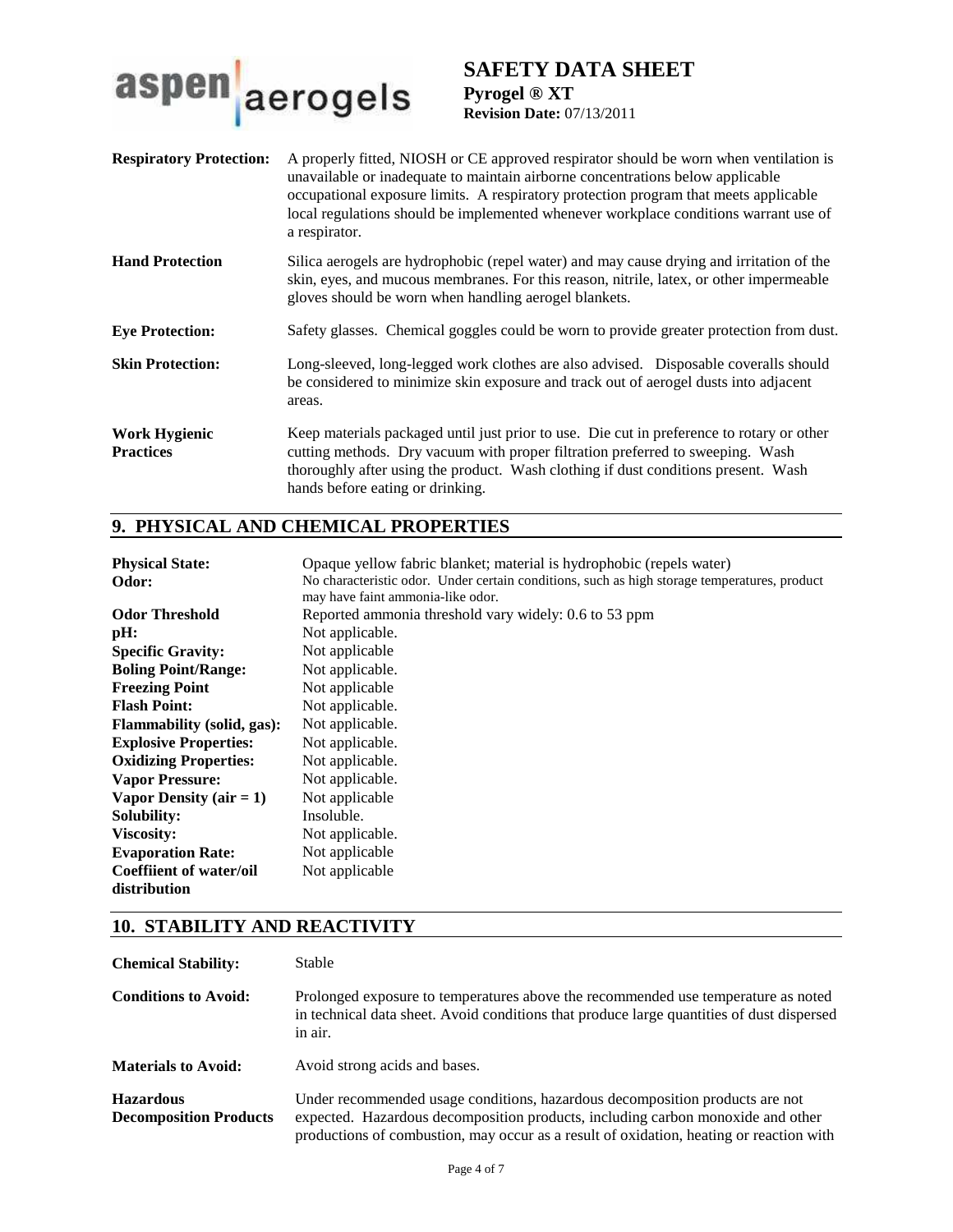

**SAFETY DATA SHEET Pyrogel ® XT Revision Date:** 07/13/2011

another material.

# **11. TOXICOLOGICAL INFORMATION**

### **ACUTE TOXICITY**

Dust may cause mechanical irritation and dryness to eyes and skin.

**Synthetic Amorphous Silica** 

| <b>Oral LD50:</b>       | $>5,000$ mg/kg                                                                                  |
|-------------------------|-------------------------------------------------------------------------------------------------|
| <b>Inhalation LC50:</b> | $>2,000 \text{ mg/m}^3$                                                                         |
| <b>Dermal LD50:</b>     | $>3,000$ mg/kg                                                                                  |
| <b>Eve Irritation:</b>  | Synthetic amorphous silica and silicates are not irritating to skin and eyes under experimental |
|                         | conditions, but may produce dryness following prolonged and repeated exposure.                  |
| <b>Skin Irritation:</b> | Synthetic amorphous silica and silicates are not irritating to skin and eyes under experimental |
|                         | conditions, but may produce dryness following prolonged and repeated exposure.                  |

**Titanium Dioxide** 

| Oral LD50:              | $>5,000$ mg/kg                            |
|-------------------------|-------------------------------------------|
| <b>Inhalation LC50:</b> | >6,820 mg/m <sup>3</sup> (ALC/4 hour rat) |
| <b>Dermal LD50:</b>     | $>10,000$ mg/kg (rabbit)                  |
| <b>Eye Irritation:</b>  | Slight irritation                         |
| <b>Skin Irritation:</b> | Slight irritation                         |

### **Aluminum Trihydrate**

| Oral LD50:              | $>5,000$ mg/kg (rat) |
|-------------------------|----------------------|
| <b>Eye Irritation:</b>  | Slightly irritating  |
| <b>Skin Irritation:</b> | Non-irritating       |

### **CHRONIC TOXICITY**

Some studies of long term amorphous silica dust exposures indicate a potential for decreased lung function. In surveyed studies, this effect is characterized as compounded by smoking. Additionally, surveyed studies characterize the decreased lung function effect as reversible on discontinuation of exposure. There is no available data for this product on skin sensitization, respiratory sensitization, reproductive toxicity, teratogencity, embryotoxicity, mutagenicity or synergisticity.

### **CARCINOGENICITY**

In February 2006, the International Agency for Research on Cancer (IARC) reclassified titanium dioxide (TiO<sub>2</sub>) to "possibly carcinogenic to humans" (Group 2B). This classification was based on *inadequate evidence* in humans and *sufficient evidence* in experimental animals. In the draft Titanium Dioxide Monograph (Vol. 93), IARC concluded that the human carcinogenic studies "do not suggest an association between occupational exposure as it occurred in recent decades in western Europe and North America and risk of cancer." The Group 2B for TiO<sub>2</sub> classification was based on three animal studies and four human studies.

US OSHA currently does not regulate titanium dioxide as a carcinogen (ref: OSHA Letter of Interpretation to North American Refractories Co, 11/19/97). The US National Institute for Occupational Safety & Health (NIOSH) currently recommends that titanium dioxide be considered a potential occupational carcinogen. NIOSH based this recommendation on a chronic inhalation study of rats exposed to 250 mg/m<sup>3</sup> of fine titanium dioxide. NIOSH presently is reviewing the available toxicity data on titanium dioxide, as well as other relevant health data associated with particle surface area, with the intent of developing new workplace recommendations for titanium dioxide, including recommended exposure limits (RELs). NIOSH has indicated that the tumorigenic effects of titanium dioxide do not appear to be chemical-specific or a direct action of the chemical substance itself. Rather, these effects appear to be a function of particle size and surface area acting through a secondary genotoxic mechanism associated with persistent inflammation. Titanium dioxide is **NOT** included in California's List of Chemicals Known to the State to Cause Cancer or Reproductive Toxicity dated December 19, 2008. The American Conference of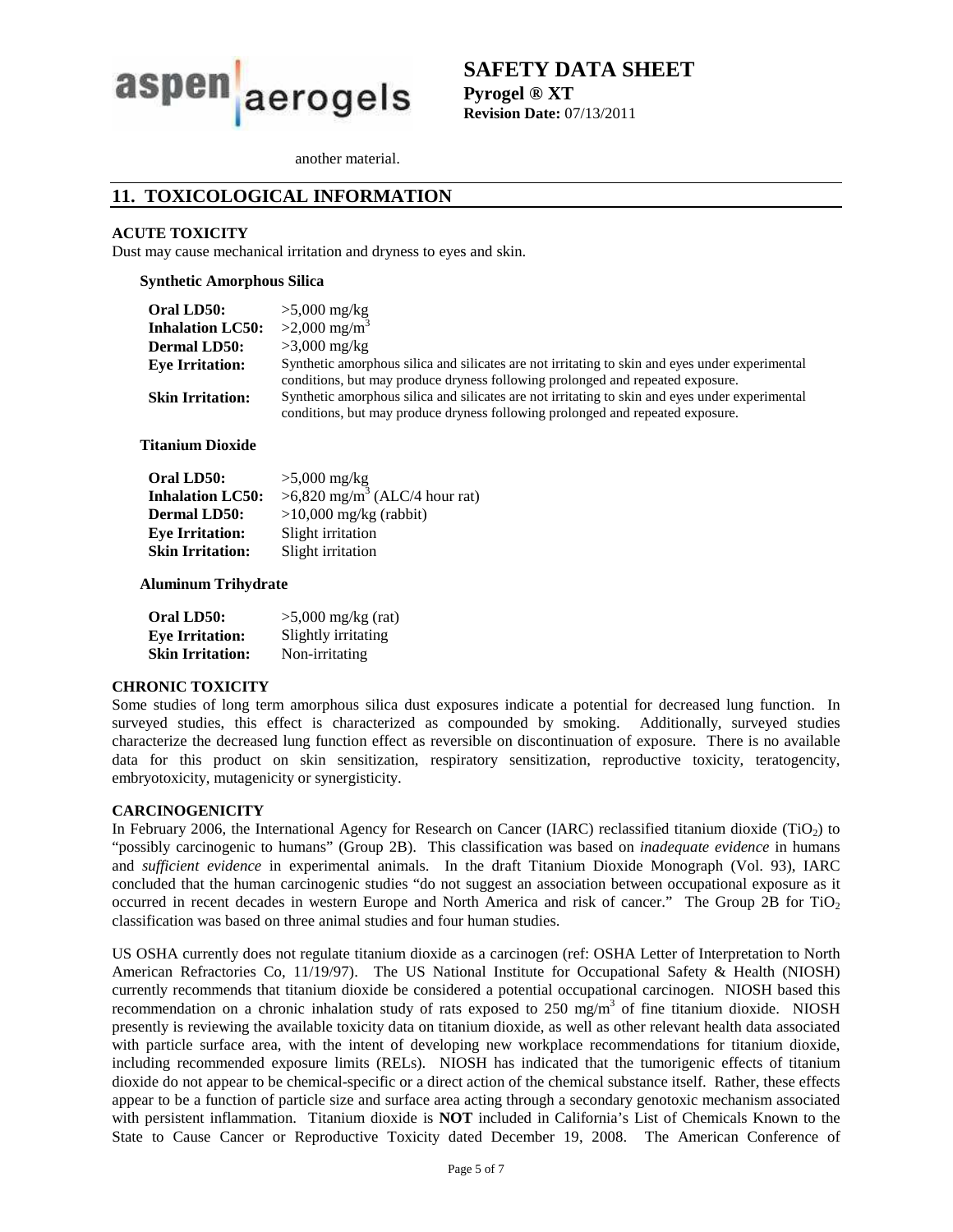

# **SAFETY DATA SHEET Pyrogel ® XT**

**Revision Date:** 07/13/2011

Governmental Industrial Hygienists (ACGIH) considers titanium dioxide to be not classifiable as a human carcinogen (A4).

According to the manufacturer, the fiberglass in this product is considered textile grade fibrous glass and it is not classified as a carcinogen by ACGIH, IARC, NTP or OSHA.

The International Agency for Research on Cancer (IARC) considers synthetic amorphous silica to be not classifiable as to its carcinogenicity to humans (Group 3).

**NOTE TO SECTION 11:** Toxicological information for synthetic amorphous silica is based on literature review.

# **12. ECOLOGICAL INFORMATION**

### **Aquatic Toxicity**

| <b>Synthetic Amorphous Silica</b>       | Fish: LC50 > 10,000 mg/L (Brachydanio rerio: 96 hour), Method OECD 203<br>Daphnia magna: $EC50 > 10,000$ mg/l (24 hours), Method OECD 202 |
|-----------------------------------------|-------------------------------------------------------------------------------------------------------------------------------------------|
| <b>Titanium Dioxide</b>                 | Fish: $LC50 > 1,000$ mg/L (fathead minnow 96 hour)                                                                                        |
| <b>Aluminum Trihydrate</b>              | Fish: $LC50 > 10,000$ mg/L                                                                                                                |
| Mobility                                | None expected due to insoluble nature of product.                                                                                         |
| <b>Persistence and Biodegradability</b> | Not applicable for inorganic material.                                                                                                    |
| <b>Bioaccumulative Potential</b>        | None expected due to insoluble nature of product.                                                                                         |
| <b>Other Adverse Effects</b>            | None expected.                                                                                                                            |

**NOTE TO SECTION 12:** Ecological information is based on literature review for synthetic amorphous silica. Information on aluminum trihydrate based on manufacturer's information.

# **13. DISPOSAL CONSIDERATIONS**

Dispose in an approved landfill in accordance with federal, state / provincial, and local regulation. Cover promptly to avoid blowing of dust. This product is not regulated as a hazardous waste under US RCRA regulations.

# **14. TRANSPORT INFORMATION**

| <b>Shipping Name:</b>         | Not regulated for transport |  |
|-------------------------------|-----------------------------|--|
| <b>Hazard Class</b>           | None                        |  |
| UN Number                     | None                        |  |
| Packing Group                 | None                        |  |
| <b>Required Label(s)</b>      | None                        |  |
| <b>Marine Pollutant</b>       | No                          |  |
| <b>Additional Information</b> | None                        |  |
|                               |                             |  |

# **15. REGULATORY INFORMATION**

### **EU REGULATORY INFORMATION**

Product is not classified as a dangerous material or preparation as defined in EC Directives 67/548/EEC or 1999/45/EC. Aerogel insulation blankets are considered an article, not a substance or preparation, under the REACH directive.

### **U.S. FEDERAL REGULATIONS**

**CERCLA (Comprehensive Response Compensation and Liability Act):** Product is not classified as hazardous or reportable under this requirement.

**SARA TITLE III (Superfund Amendments and Reauthorization Act):** Product is not classified as hazardous or reportable under this requirement.